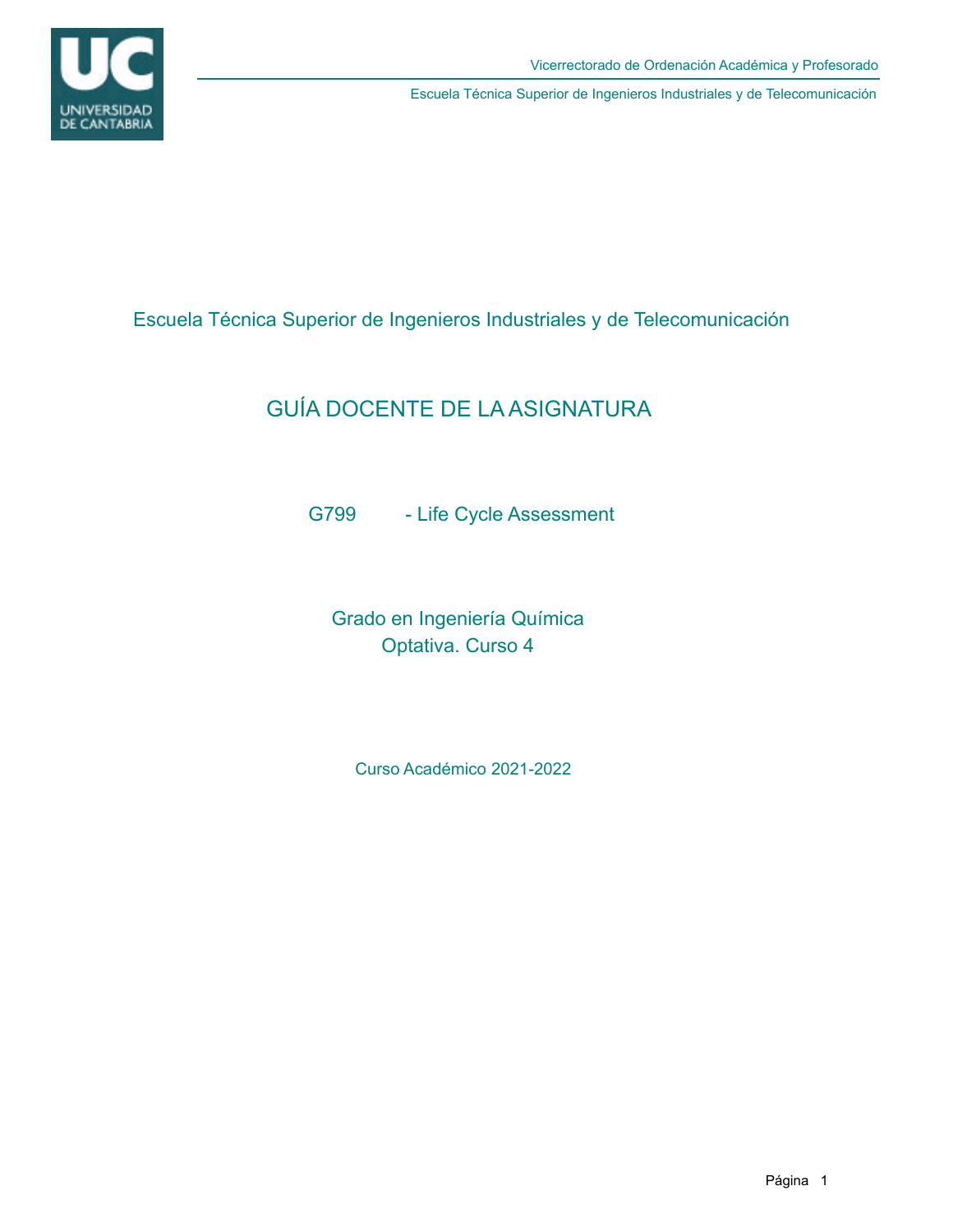

| <b>1. DATOS IDENTIFICATIVOS</b> |                                                                                                                           |                   |                   |                      |            |  |  |  |  |
|---------------------------------|---------------------------------------------------------------------------------------------------------------------------|-------------------|-------------------|----------------------|------------|--|--|--|--|
| Título/s                        | Grado en Ingeniería Química                                                                                               | Optativa. Curso 4 |                   |                      |            |  |  |  |  |
| Centro                          | Escuela Técnica Superior de Ingenieros Industriales y de Telecomunicación                                                 |                   |                   |                      |            |  |  |  |  |
| Módulo / materia                | MATERIA OPCIÓN B: GESTIÓN DEL MEDIO AMBIENTE INDUSTRIAL<br>MATERIA OPCIÓN D: EUROPEAN PROJECT SEMESTER<br>MÓDULO OPTATIVO |                   |                   |                      |            |  |  |  |  |
| Código<br>v denominación        | - Life Cycle Assessment<br>G799                                                                                           |                   |                   |                      |            |  |  |  |  |
| Créditos ECTS                   | 6                                                                                                                         | Cuatrimestre      | Cuatrimestral (2) |                      |            |  |  |  |  |
| Web                             |                                                                                                                           |                   |                   |                      |            |  |  |  |  |
| Idioma<br>de impartición        | Inglés                                                                                                                    |                   |                   | Forma de impartición | Presencial |  |  |  |  |

| Departamento            | DPTO. INGENIERIAS QUIMICA Y BIOMOLECULAR                                                |
|-------------------------|-----------------------------------------------------------------------------------------|
| Profesor<br>responsable | JONATHAN ALBO SANCHEZ                                                                   |
| E-mail                  | jonathan.albo@unican.es                                                                 |
| Número despacho         | E.T.S. de Ingenieros Industriales y de Telecomunicación. Planta: - 4. SEMINARIO (S4059) |
| Otros profesores        | MARIA MARGALLO BLANCO<br><b>MARTA RUMAYOR VILLAMIL</b><br>JAVIER PINEDO ALONSO          |

## **2. CONOCIMIENTOS PREVIOS**

Previous knowledge about industrial environmental sustainability is recommended

### **3. COMPETENCIAS GENÉRICAS Y ESPECÍFICAS DEL PLAN DE ESTUDIOS TRABAJADAS**

Competencias Genéricas

Capacidad de analizar y valorar el impacto social y medioambiental de las soluciones técnicas.

Capacidad de trabajar en un entorno multilingüe y multidisciplinar.

Competencias Específicas

Conocimientos básicos y aplicación de tecnologías medioambientales y sostenibilidad. Conocimientos y

capacidades para organizar y gestionar proyectos. Conocer la estructura organizativa y las funciones de una oficina de proyectos.

Competencias Transversales

Conocimiento de una lengua extranjera.

Sensibilidad hacia temas medioambientales.

Trabajo en un equipo con carácter interdisciplinar.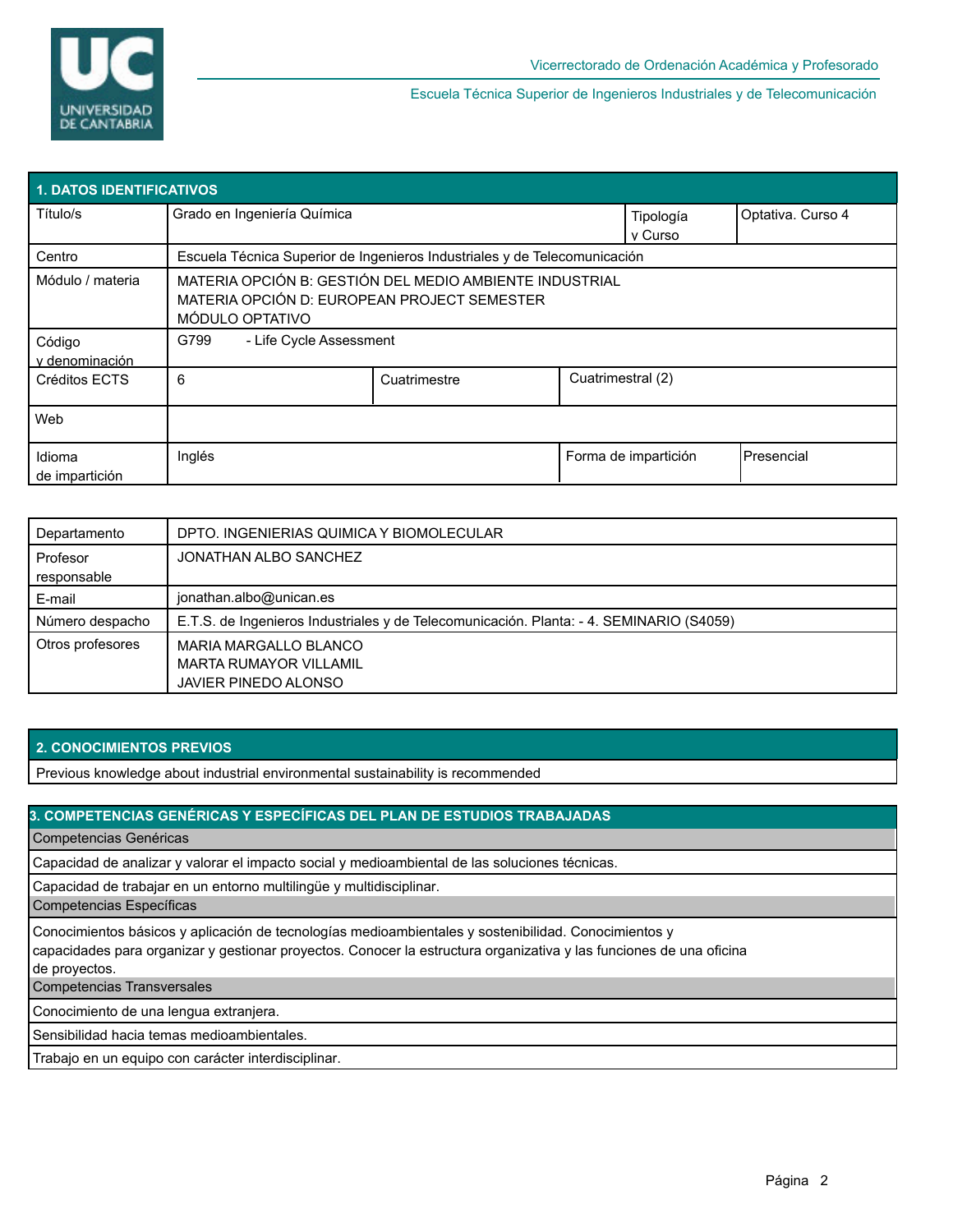

### **3.1 RESULTADOS DE APRENDIZAJE**

- Understanding the concept of Life Cycle Thinking

- Learning the fundamentals about how to perform a Life Cycle Assessment study
- How to use an open-source and free Life Cycle Assessment software (group project)

#### **4. OBJETIVOS**

Life Cycle Assessment (LCA) is a well-known methodology applied to products, processes and services which considers its full life cycle: from the cradle (as natural resources) to the grave (as air emissions, liquid effluents and solid wastes). The course covers all aspects about how to perform an LCA study: definition of the goal and scope as well as the target audience, gathering data on resource consumption and emissions, burdens to the environment, checking the robustness and significance of results and conclusions, and reporting and reviewing to ensure transparency and quality. This LCA course includes LCA fundamentals as well as practical activities based on group projects . For project development, the students learn how to use openLCA, which is an open-source and free software for Sustainability and Life Cycle Assessment.

| 5. MODALIDADES ORGANIZATIVAS Y MÉTODOS DOCENTES |                               |  |  |  |  |  |  |
|-------------------------------------------------|-------------------------------|--|--|--|--|--|--|
| <b>ACTIVIDADES</b>                              | <b>HORAS DE LA ASIGNATURA</b> |  |  |  |  |  |  |
| <b>ACTIVIDADES PRESENCIALES</b>                 |                               |  |  |  |  |  |  |
| <b>HORAS DE CLASE (A)</b>                       |                               |  |  |  |  |  |  |
| - Teoría (TE)                                   | 15                            |  |  |  |  |  |  |
| - Prácticas en Aula (PA)                        | 15                            |  |  |  |  |  |  |
| - Prácticas de Laboratorio Experimental(PLE)    |                               |  |  |  |  |  |  |
| - Prácticas de Laboratorio en Ordenador (PLO)   | 30                            |  |  |  |  |  |  |
| - Prácticas Clínicas (CL)                       |                               |  |  |  |  |  |  |
| Subtotal horas de clase                         | 60                            |  |  |  |  |  |  |
| <b>ACTIVIDADES DE SEGUIMIENTO (B)</b>           |                               |  |  |  |  |  |  |
| - Tutorías (TU)                                 | 1                             |  |  |  |  |  |  |
| - Evaluación (EV)                               | 4                             |  |  |  |  |  |  |
| Subtotal actividades de seguimiento             | 5                             |  |  |  |  |  |  |
| Total actividades presenciales (A+B)            | 65                            |  |  |  |  |  |  |
| <b>ACTIVIDADES NO PRESENCIALES</b>              |                               |  |  |  |  |  |  |
| Trabajo en grupo (TG)                           | 40                            |  |  |  |  |  |  |
| Trabajo autónomo (TA)                           | 45                            |  |  |  |  |  |  |
| Tutorías No Presenciales (TU-NP)                |                               |  |  |  |  |  |  |
| Evaluación No Presencial (EV-NP)                |                               |  |  |  |  |  |  |
| Total actividades no presenciales               | 85                            |  |  |  |  |  |  |
| <b>HORAS TOTALES</b>                            | 150                           |  |  |  |  |  |  |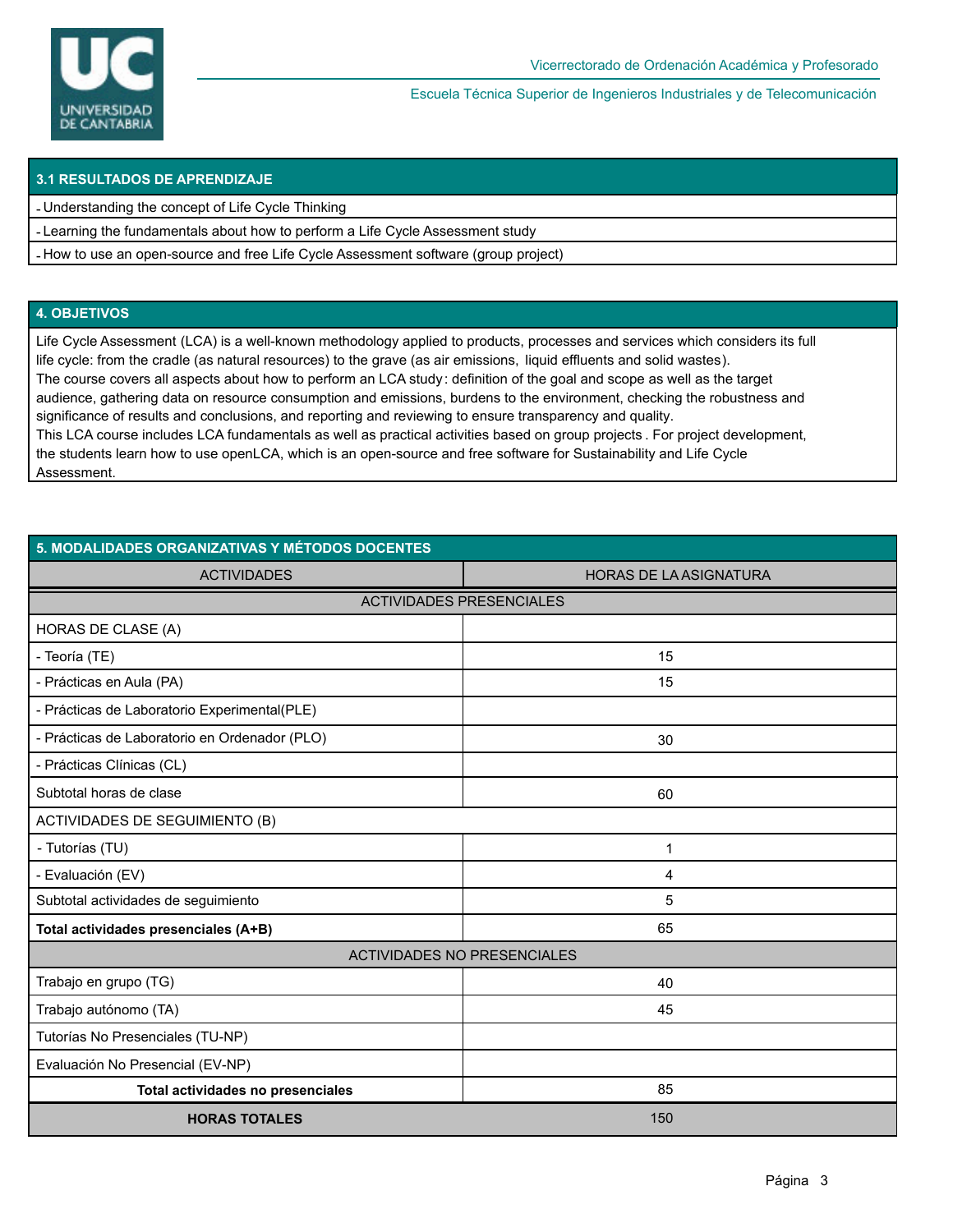

| 6. ORGANIZACIÓN DOCENTE                                                                                                                                                  |                                                                                                                                                                                          |           |       |            |            |      |           |      |           |             |                  |                  |        |
|--------------------------------------------------------------------------------------------------------------------------------------------------------------------------|------------------------------------------------------------------------------------------------------------------------------------------------------------------------------------------|-----------|-------|------------|------------|------|-----------|------|-----------|-------------|------------------|------------------|--------|
|                                                                                                                                                                          | <b>CONTENIDOS</b>                                                                                                                                                                        | <b>TE</b> | PA    | <b>PLE</b> | <b>PLO</b> | CL   | <b>TU</b> | EV   | <b>TG</b> | <b>TA</b>   | TU-<br><b>NP</b> | EV-<br><b>NP</b> | Semana |
|                                                                                                                                                                          | Lecture 1. Life Cycle Assessment fundamentals<br>1.1 Sustainable Development<br>.2 Development of the LCA concept<br>1.3 Life Cycle Sustainability Assessment<br>1.4 Life Cycle Thinking | 5,00      | 0,00  | 0,00       | 0,00       | 0,00 | 0,00      | 1,00 | 0,00      | 3,00        | 0,00             | 0,00             | 4      |
| 2<br>Lecture 2. Life Cycle Assessment methodology<br>2.1 Goal and Scope definition<br>2.2 Life Cycle Inventory<br>2.3 Life Cycle Impact Assessment<br>2.4 Interpretation |                                                                                                                                                                                          | 10,00     | 15,00 | 0,00       | 0,00       | 0,00 | 0,00      | 1,00 | 10,00     | 17,00       | 0,00             | 0,00             | 4      |
| 3                                                                                                                                                                        | Practical activities. Group projects using LCA<br>software                                                                                                                               | 0,00      | 0,00  | 0,00       | 30,00      | 0,00 | 1,00      | 2,00 | 30,00     | 25,00       | 0,00             | 0,00             |        |
| 15,00<br><b>TOTAL DE HORAS</b>                                                                                                                                           |                                                                                                                                                                                          |           | 15,00 | 0,00       | 30,00      | 0,00 | 1,00      | 4,00 |           | 40,00 45,00 | 0,00             | 0,00             |        |
|                                                                                                                                                                          | Esta organización tiene carácter orientativo.                                                                                                                                            |           |       |            |            |      |           |      |           |             |                  |                  |        |

Ante la situación incierta de que las medidas de distanciamiento social establecidas por las autoridades sanitarias no permitan desarrollar alguna actividad docente de forma presencial en el aula para todos los estudiantes matriculados, se adoptará una modalidad mixta de docencia que combine esta docencia presencial en el aula con docencia a distancia. De la misma manera , la tutorización podrá ser sustituida por tutorización a distancia utilizando medios telemáticos.

| <b>TF</b>  | Horas de teoría                                |
|------------|------------------------------------------------|
| <b>PA</b>  | Horas de prácticas en aula                     |
| <b>PLE</b> | Horas de prácticas de laboratorio experimental |
| <b>PLO</b> | Horas de prácticas de laboratorio en ordenador |
| <b>CL</b>  | Horas de prácticas clínicas                    |
| <b>TU</b>  | Horas de tutoría                               |
| <b>FV</b>  | Horas de evaluación                            |
| TG         | Horas de trabajo en grupo                      |
| <b>TA</b>  | Horas de trabajo autónomo                      |
| TU-NP      | Tutorías No Presenciales                       |
| EV-NP      | Evaluación No Presencial                       |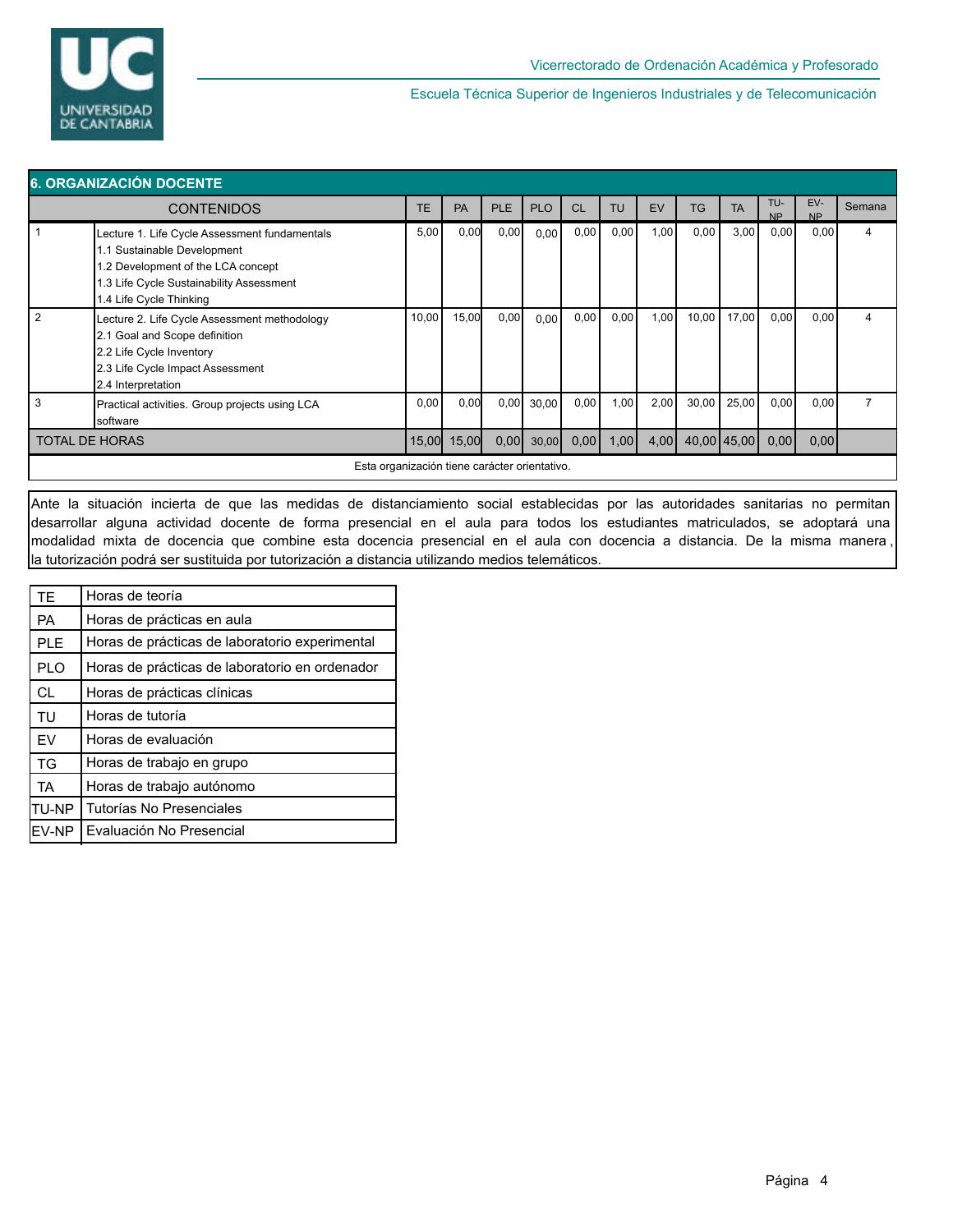

| Tipología<br>Eval. Final<br>Descripción<br>Recuper.<br>%<br>No<br>Sí<br>40,00<br>Exam corresponding to the lectures<br>Examen escrito<br>Calif. mínima<br>5,00<br>2 hours<br>Duración<br>Fecha realización<br>After completing the lectures 1 and 2<br>Condiciones recuperación<br>Final exam in June and/or July<br>The July retake examen is only for those students who did not pass the June exam.<br>Observaciones<br>Sí<br>20,00<br>Final report of the group project<br>Trabajo<br><b>No</b><br>Calif. mínima<br>0,00<br>Duración<br>To be determined<br>Fecha realización<br>At the end of the course<br>Condiciones recuperación<br>Final exam in June and/or July<br>Observaciones<br>The July retake examen is only for those students who did not pass the June exam.<br>Sí<br>25,00<br>Final oral defense of the group project<br>No<br>Examen oral<br>Calif. mínima<br>0,00<br>Duración<br>To be determined<br>Fecha realización<br>At the end of the course<br>Condiciones recuperación<br>Final exam in June and/or July<br>Observaciones<br>The July retake examen is only for those students who did not pass the June exam.<br>Sí<br>Intermediate oral defense of the group project<br>5,00<br>Examen oral<br>No<br>Calif. mínima<br>0,00<br>Duración<br>To be determined<br>Fecha realización<br>During the course<br>Condiciones recuperación<br>Final exam in June and/or July<br>The July retake examen is only for those students who did not pass the June exam.<br>Observaciones<br>Exercises of Life Cycle Assessment<br>Sí<br><b>No</b><br>10,00<br>Trabajo<br>Calif. mínima<br>0,00<br>Duración<br>To be determined<br>Fecha realización<br>During the course<br>Condiciones recuperación<br>Final exam in June and/or July<br>Observaciones<br>The July retake examen is only for those students who did not pass the June exam.<br><b>TOTAL</b><br>100,00 | 7. MÉTODOS DE LA EVALUACIÓN |  |  |  |  |  |  |  |  |  |  |
|------------------------------------------------------------------------------------------------------------------------------------------------------------------------------------------------------------------------------------------------------------------------------------------------------------------------------------------------------------------------------------------------------------------------------------------------------------------------------------------------------------------------------------------------------------------------------------------------------------------------------------------------------------------------------------------------------------------------------------------------------------------------------------------------------------------------------------------------------------------------------------------------------------------------------------------------------------------------------------------------------------------------------------------------------------------------------------------------------------------------------------------------------------------------------------------------------------------------------------------------------------------------------------------------------------------------------------------------------------------------------------------------------------------------------------------------------------------------------------------------------------------------------------------------------------------------------------------------------------------------------------------------------------------------------------------------------------------------------------------------------------------------------------------------------------------------------------------------------------------------------------------|-----------------------------|--|--|--|--|--|--|--|--|--|--|
|                                                                                                                                                                                                                                                                                                                                                                                                                                                                                                                                                                                                                                                                                                                                                                                                                                                                                                                                                                                                                                                                                                                                                                                                                                                                                                                                                                                                                                                                                                                                                                                                                                                                                                                                                                                                                                                                                          |                             |  |  |  |  |  |  |  |  |  |  |
|                                                                                                                                                                                                                                                                                                                                                                                                                                                                                                                                                                                                                                                                                                                                                                                                                                                                                                                                                                                                                                                                                                                                                                                                                                                                                                                                                                                                                                                                                                                                                                                                                                                                                                                                                                                                                                                                                          |                             |  |  |  |  |  |  |  |  |  |  |
|                                                                                                                                                                                                                                                                                                                                                                                                                                                                                                                                                                                                                                                                                                                                                                                                                                                                                                                                                                                                                                                                                                                                                                                                                                                                                                                                                                                                                                                                                                                                                                                                                                                                                                                                                                                                                                                                                          |                             |  |  |  |  |  |  |  |  |  |  |
|                                                                                                                                                                                                                                                                                                                                                                                                                                                                                                                                                                                                                                                                                                                                                                                                                                                                                                                                                                                                                                                                                                                                                                                                                                                                                                                                                                                                                                                                                                                                                                                                                                                                                                                                                                                                                                                                                          |                             |  |  |  |  |  |  |  |  |  |  |
|                                                                                                                                                                                                                                                                                                                                                                                                                                                                                                                                                                                                                                                                                                                                                                                                                                                                                                                                                                                                                                                                                                                                                                                                                                                                                                                                                                                                                                                                                                                                                                                                                                                                                                                                                                                                                                                                                          |                             |  |  |  |  |  |  |  |  |  |  |
|                                                                                                                                                                                                                                                                                                                                                                                                                                                                                                                                                                                                                                                                                                                                                                                                                                                                                                                                                                                                                                                                                                                                                                                                                                                                                                                                                                                                                                                                                                                                                                                                                                                                                                                                                                                                                                                                                          |                             |  |  |  |  |  |  |  |  |  |  |
|                                                                                                                                                                                                                                                                                                                                                                                                                                                                                                                                                                                                                                                                                                                                                                                                                                                                                                                                                                                                                                                                                                                                                                                                                                                                                                                                                                                                                                                                                                                                                                                                                                                                                                                                                                                                                                                                                          |                             |  |  |  |  |  |  |  |  |  |  |
|                                                                                                                                                                                                                                                                                                                                                                                                                                                                                                                                                                                                                                                                                                                                                                                                                                                                                                                                                                                                                                                                                                                                                                                                                                                                                                                                                                                                                                                                                                                                                                                                                                                                                                                                                                                                                                                                                          |                             |  |  |  |  |  |  |  |  |  |  |
|                                                                                                                                                                                                                                                                                                                                                                                                                                                                                                                                                                                                                                                                                                                                                                                                                                                                                                                                                                                                                                                                                                                                                                                                                                                                                                                                                                                                                                                                                                                                                                                                                                                                                                                                                                                                                                                                                          |                             |  |  |  |  |  |  |  |  |  |  |
|                                                                                                                                                                                                                                                                                                                                                                                                                                                                                                                                                                                                                                                                                                                                                                                                                                                                                                                                                                                                                                                                                                                                                                                                                                                                                                                                                                                                                                                                                                                                                                                                                                                                                                                                                                                                                                                                                          |                             |  |  |  |  |  |  |  |  |  |  |
|                                                                                                                                                                                                                                                                                                                                                                                                                                                                                                                                                                                                                                                                                                                                                                                                                                                                                                                                                                                                                                                                                                                                                                                                                                                                                                                                                                                                                                                                                                                                                                                                                                                                                                                                                                                                                                                                                          |                             |  |  |  |  |  |  |  |  |  |  |
|                                                                                                                                                                                                                                                                                                                                                                                                                                                                                                                                                                                                                                                                                                                                                                                                                                                                                                                                                                                                                                                                                                                                                                                                                                                                                                                                                                                                                                                                                                                                                                                                                                                                                                                                                                                                                                                                                          |                             |  |  |  |  |  |  |  |  |  |  |
|                                                                                                                                                                                                                                                                                                                                                                                                                                                                                                                                                                                                                                                                                                                                                                                                                                                                                                                                                                                                                                                                                                                                                                                                                                                                                                                                                                                                                                                                                                                                                                                                                                                                                                                                                                                                                                                                                          |                             |  |  |  |  |  |  |  |  |  |  |
|                                                                                                                                                                                                                                                                                                                                                                                                                                                                                                                                                                                                                                                                                                                                                                                                                                                                                                                                                                                                                                                                                                                                                                                                                                                                                                                                                                                                                                                                                                                                                                                                                                                                                                                                                                                                                                                                                          |                             |  |  |  |  |  |  |  |  |  |  |
|                                                                                                                                                                                                                                                                                                                                                                                                                                                                                                                                                                                                                                                                                                                                                                                                                                                                                                                                                                                                                                                                                                                                                                                                                                                                                                                                                                                                                                                                                                                                                                                                                                                                                                                                                                                                                                                                                          |                             |  |  |  |  |  |  |  |  |  |  |
|                                                                                                                                                                                                                                                                                                                                                                                                                                                                                                                                                                                                                                                                                                                                                                                                                                                                                                                                                                                                                                                                                                                                                                                                                                                                                                                                                                                                                                                                                                                                                                                                                                                                                                                                                                                                                                                                                          |                             |  |  |  |  |  |  |  |  |  |  |
|                                                                                                                                                                                                                                                                                                                                                                                                                                                                                                                                                                                                                                                                                                                                                                                                                                                                                                                                                                                                                                                                                                                                                                                                                                                                                                                                                                                                                                                                                                                                                                                                                                                                                                                                                                                                                                                                                          |                             |  |  |  |  |  |  |  |  |  |  |
|                                                                                                                                                                                                                                                                                                                                                                                                                                                                                                                                                                                                                                                                                                                                                                                                                                                                                                                                                                                                                                                                                                                                                                                                                                                                                                                                                                                                                                                                                                                                                                                                                                                                                                                                                                                                                                                                                          |                             |  |  |  |  |  |  |  |  |  |  |
|                                                                                                                                                                                                                                                                                                                                                                                                                                                                                                                                                                                                                                                                                                                                                                                                                                                                                                                                                                                                                                                                                                                                                                                                                                                                                                                                                                                                                                                                                                                                                                                                                                                                                                                                                                                                                                                                                          |                             |  |  |  |  |  |  |  |  |  |  |
|                                                                                                                                                                                                                                                                                                                                                                                                                                                                                                                                                                                                                                                                                                                                                                                                                                                                                                                                                                                                                                                                                                                                                                                                                                                                                                                                                                                                                                                                                                                                                                                                                                                                                                                                                                                                                                                                                          |                             |  |  |  |  |  |  |  |  |  |  |
|                                                                                                                                                                                                                                                                                                                                                                                                                                                                                                                                                                                                                                                                                                                                                                                                                                                                                                                                                                                                                                                                                                                                                                                                                                                                                                                                                                                                                                                                                                                                                                                                                                                                                                                                                                                                                                                                                          |                             |  |  |  |  |  |  |  |  |  |  |
|                                                                                                                                                                                                                                                                                                                                                                                                                                                                                                                                                                                                                                                                                                                                                                                                                                                                                                                                                                                                                                                                                                                                                                                                                                                                                                                                                                                                                                                                                                                                                                                                                                                                                                                                                                                                                                                                                          |                             |  |  |  |  |  |  |  |  |  |  |
|                                                                                                                                                                                                                                                                                                                                                                                                                                                                                                                                                                                                                                                                                                                                                                                                                                                                                                                                                                                                                                                                                                                                                                                                                                                                                                                                                                                                                                                                                                                                                                                                                                                                                                                                                                                                                                                                                          |                             |  |  |  |  |  |  |  |  |  |  |
|                                                                                                                                                                                                                                                                                                                                                                                                                                                                                                                                                                                                                                                                                                                                                                                                                                                                                                                                                                                                                                                                                                                                                                                                                                                                                                                                                                                                                                                                                                                                                                                                                                                                                                                                                                                                                                                                                          |                             |  |  |  |  |  |  |  |  |  |  |
|                                                                                                                                                                                                                                                                                                                                                                                                                                                                                                                                                                                                                                                                                                                                                                                                                                                                                                                                                                                                                                                                                                                                                                                                                                                                                                                                                                                                                                                                                                                                                                                                                                                                                                                                                                                                                                                                                          |                             |  |  |  |  |  |  |  |  |  |  |
|                                                                                                                                                                                                                                                                                                                                                                                                                                                                                                                                                                                                                                                                                                                                                                                                                                                                                                                                                                                                                                                                                                                                                                                                                                                                                                                                                                                                                                                                                                                                                                                                                                                                                                                                                                                                                                                                                          |                             |  |  |  |  |  |  |  |  |  |  |
|                                                                                                                                                                                                                                                                                                                                                                                                                                                                                                                                                                                                                                                                                                                                                                                                                                                                                                                                                                                                                                                                                                                                                                                                                                                                                                                                                                                                                                                                                                                                                                                                                                                                                                                                                                                                                                                                                          |                             |  |  |  |  |  |  |  |  |  |  |
|                                                                                                                                                                                                                                                                                                                                                                                                                                                                                                                                                                                                                                                                                                                                                                                                                                                                                                                                                                                                                                                                                                                                                                                                                                                                                                                                                                                                                                                                                                                                                                                                                                                                                                                                                                                                                                                                                          |                             |  |  |  |  |  |  |  |  |  |  |
|                                                                                                                                                                                                                                                                                                                                                                                                                                                                                                                                                                                                                                                                                                                                                                                                                                                                                                                                                                                                                                                                                                                                                                                                                                                                                                                                                                                                                                                                                                                                                                                                                                                                                                                                                                                                                                                                                          |                             |  |  |  |  |  |  |  |  |  |  |
|                                                                                                                                                                                                                                                                                                                                                                                                                                                                                                                                                                                                                                                                                                                                                                                                                                                                                                                                                                                                                                                                                                                                                                                                                                                                                                                                                                                                                                                                                                                                                                                                                                                                                                                                                                                                                                                                                          |                             |  |  |  |  |  |  |  |  |  |  |
|                                                                                                                                                                                                                                                                                                                                                                                                                                                                                                                                                                                                                                                                                                                                                                                                                                                                                                                                                                                                                                                                                                                                                                                                                                                                                                                                                                                                                                                                                                                                                                                                                                                                                                                                                                                                                                                                                          |                             |  |  |  |  |  |  |  |  |  |  |
|                                                                                                                                                                                                                                                                                                                                                                                                                                                                                                                                                                                                                                                                                                                                                                                                                                                                                                                                                                                                                                                                                                                                                                                                                                                                                                                                                                                                                                                                                                                                                                                                                                                                                                                                                                                                                                                                                          |                             |  |  |  |  |  |  |  |  |  |  |
| Observaciones                                                                                                                                                                                                                                                                                                                                                                                                                                                                                                                                                                                                                                                                                                                                                                                                                                                                                                                                                                                                                                                                                                                                                                                                                                                                                                                                                                                                                                                                                                                                                                                                                                                                                                                                                                                                                                                                            |                             |  |  |  |  |  |  |  |  |  |  |